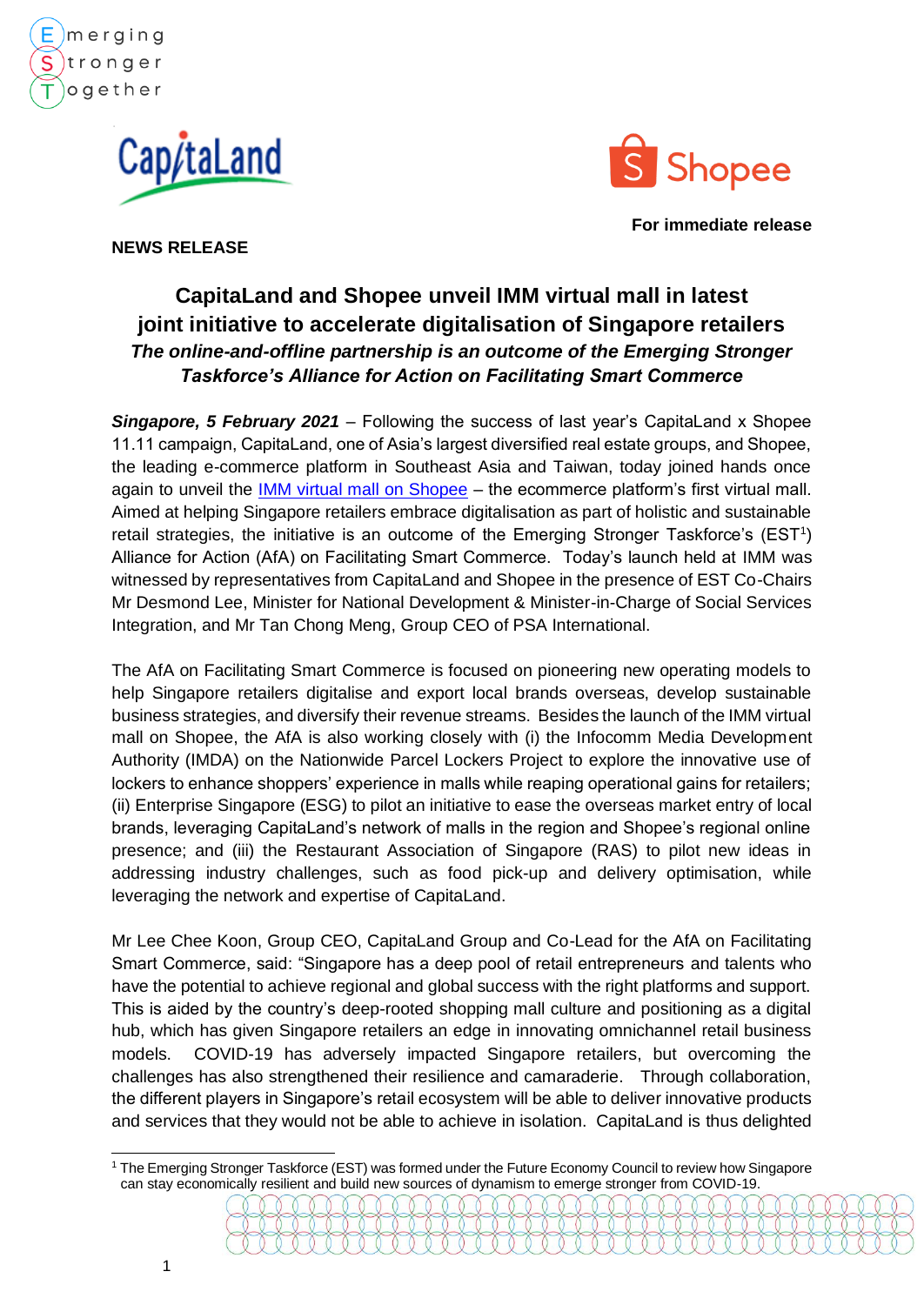

to partner fellow industry players to drive value creation for Singapore retailers by integrating the physical and digital shopping worlds, and exporting their brands overseas. The launch of IMM virtual mall on Shopee is a step in the right direction and I am confident of more positive outcomes as more of the AfA's proposals come to fruition."

Mr Ye Gang, Group Chief Operating Officer, Sea Limited, and Co-Lead for the AfA on Facilitating Smart Commerce said: "As a global consumer Internet company born and bred in Singapore, we are committed to empowering our local communities to take full advantage of the opportunities presented by the growth of the digital economy and borderless e-commerce. We are honoured to be part of the AfA and to support the digital transformation and overseas expansion of Singapore's retailers. We look forward to working with CapitaLand and partners in the AfA to drive more outcomes that will help Singapore retailers reap the benefits of a multichannel strategy."

### IMM virtual mall on Shopee

Operated by CapitaLand, IMM is Singapore's largest outlet mall with more than 220 outlet and retail stores offering attractive discounts all year round. The IMM virtual mall on Shopee recreates IMM's iconic outlet shopping experience online with a standalone landing page, enabling shoppers to buy authentic merchandise at attractive prices. It connects IMM retailers to consumers on Singapore's largest ecommerce platform, offering them more online marketing opportunities to drive revenue through enhanced branding under one roof. Participating retailers also enjoy marketing subsidies from CapitaLand and Shopee, including livestreaming trial packages on the popular Shopee LIVE. This initiative amplifies CapitaLand's and Shopee's commitment to empowering retailers to build a robust, all-rounded and sustainable retail strategy to seize new opportunities and enhance resilience amidst a revolving retail landscape.

In its initial phase, the IMM virtual mall on Shopee features a line-up of 33 brands comprising 19 retail brands offering over 8,000 SKUs (stock keeping units) and 14 F&B establishments offering F&B vouchers. These include retail brands adidas, Kipling, Pierre Cardin, Premier Football, SK Jewellery and Winter Time, as well as F&B establishments Ajisen Ramen, Jollibean, Old Chang Kee, SF Fruits, So Pho and Streats. Please refer to **Annex** for the full list of participating retailers.

Mr Chris Chong, Managing Director, Retail, CapitaLand Singapore, said: "IMM is one of the top performing malls in CapitaLand's portfolio, popular with locals and tourists alike. Reasons for its enduring appeal include distinct positioning, diverse selection of brands and attractive promotions. Building on IMM's success, we are delighted to expand the mall's appeal with IMM virtual mall on Shopee. As Singapore's largest mall operator, CapitaLand is committed to a holistic retail ecosystem integrating offline-and-online sales channels to enhance our retailers' competitiveness and better cater to consumers' changing lifestyle needs. Our collaboration with Shopee will enhance CapitaLand's online presence beyond [eCapitaMall,](https://www.ecapitamall.com/) create new income streams for retailers and widen their consumer reach. It will also yield meaningful insights on how we can continue to innovate omnichannel retail business models."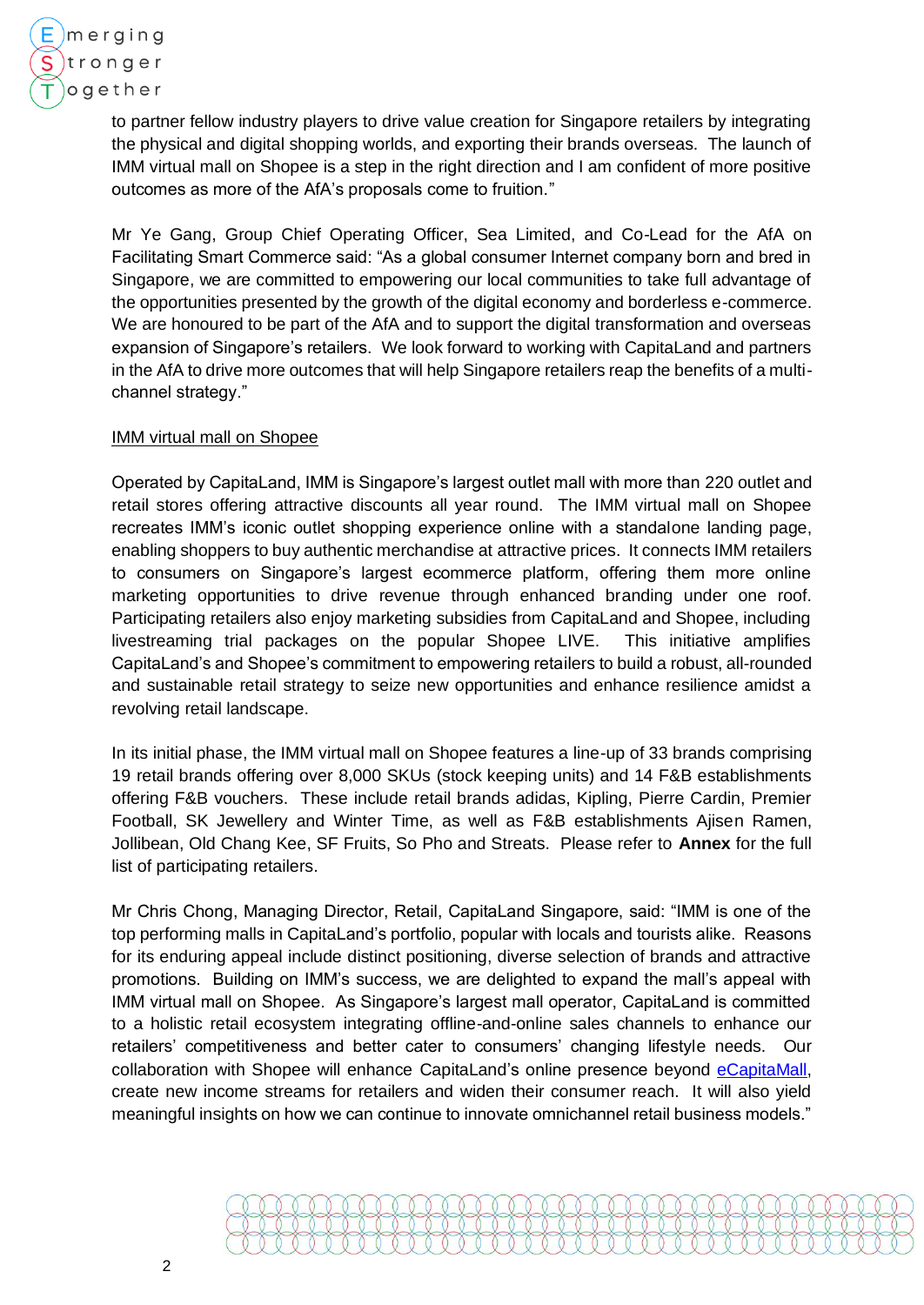

Mr Zhou Junjie, Chief Commercial Officer, Shopee, said: "Shopee is delighted to welcome the well-loved IMM mall to our platform. The launch of the IMM virtual mall on Shopee demonstrates the importance of digital transformation and the value of strategic partnerships in today's retail landscape. At Shopee, we are committed to nurturing and empowering our sellers and brand partners to establish and grow their online e-commerce presence."

"This collaboration represents another step for Shopee, as we continue to build upon the fruitful partnership we've had with CapitaLand thus far. We look forward to working closely with CapitaLand once again, as we continue to drive greater value for IMM retailers and the retail ecosystem in Singapore as a whole."

The launch of the IMM virtual mall on Shopee follows the success of last year's CapitaLand x Shopee 11.11 campaign. Held over three weeks from 21 October to 11 November 2020, the online-and-offline marketing campaign was instrumental in driving shopper engagement across 45 participating retailers at six CapitaLand malls. The collaboration also demonstrated the viability of driving sales to retail stores in shopping malls through the online promotion of in-store voucher redemptions.

### **About CapitaLand Limited [\(www.capitaland.com\)](http://www.capitaland.com/)**

CapitaLand Limited (CapitaLand) is one of Asia's largest diversified real estate groups. Headquartered and listed in Singapore, it owns and manages a global portfolio worth about S\$133.3 billion as at 30 September 2020. CapitaLand's portfolio spans across diversified real estate classes which includes commercial, retail; business park, industrial and logistics; integrated development, urban development; as well as lodging and residential. With a presence across more than 220 cities in over 30 countries, the Group focuses on Singapore and China as its core markets, while it continues to expand in markets such as India, Vietnam, Australia, Europe and the USA.

CapitaLand has one of the largest real estate investment management businesses globally. It manages six listed real estate investment trusts (REITs) and business trusts as well as over 20 private funds. CapitaLand launched Singapore's first REIT in 2002 and today, its stable of REITs and business trusts comprises CapitaLand Integrated Commercial Trust, Ascendas Real Estate Investment Trust, Ascott Residence Trust, CapitaLand China Trust, Ascendas India Trust and CapitaLand Malaysia Mall Trust.

CapitaLand places sustainability at the core of what it does. As a responsible real estate company, CapitaLand contributes to the environmental and social well-being of the communities where it operates, as it delivers long-term economic value to its stakeholders.

#### **[Follow @CapitaLand on social media:](https://www.capitaland.com/international/en/more-from-capitaland/social-media.html?cid=NewsRelease:Aug18:Digital:PDF:SocialMediaPage)**

**Facebook:** @capitaland / [facebook.com/capitaland](http://facebook.com/capitaland) **Instagram:** @capitaland / [instagram.com/capitaland](https://instagram.com/capitaland) **Twitter:** @capitaLand / [twitter.com/capitaland](https://twitter.com/CapitaLand) **LinkedIn:** [linkedin.com/company/capitaland-limited](http://www.linkedin.com/company/capitaland-limited) **YouTube:** [youtube.com/capitaland](http://www.youtube.com/capitaland)

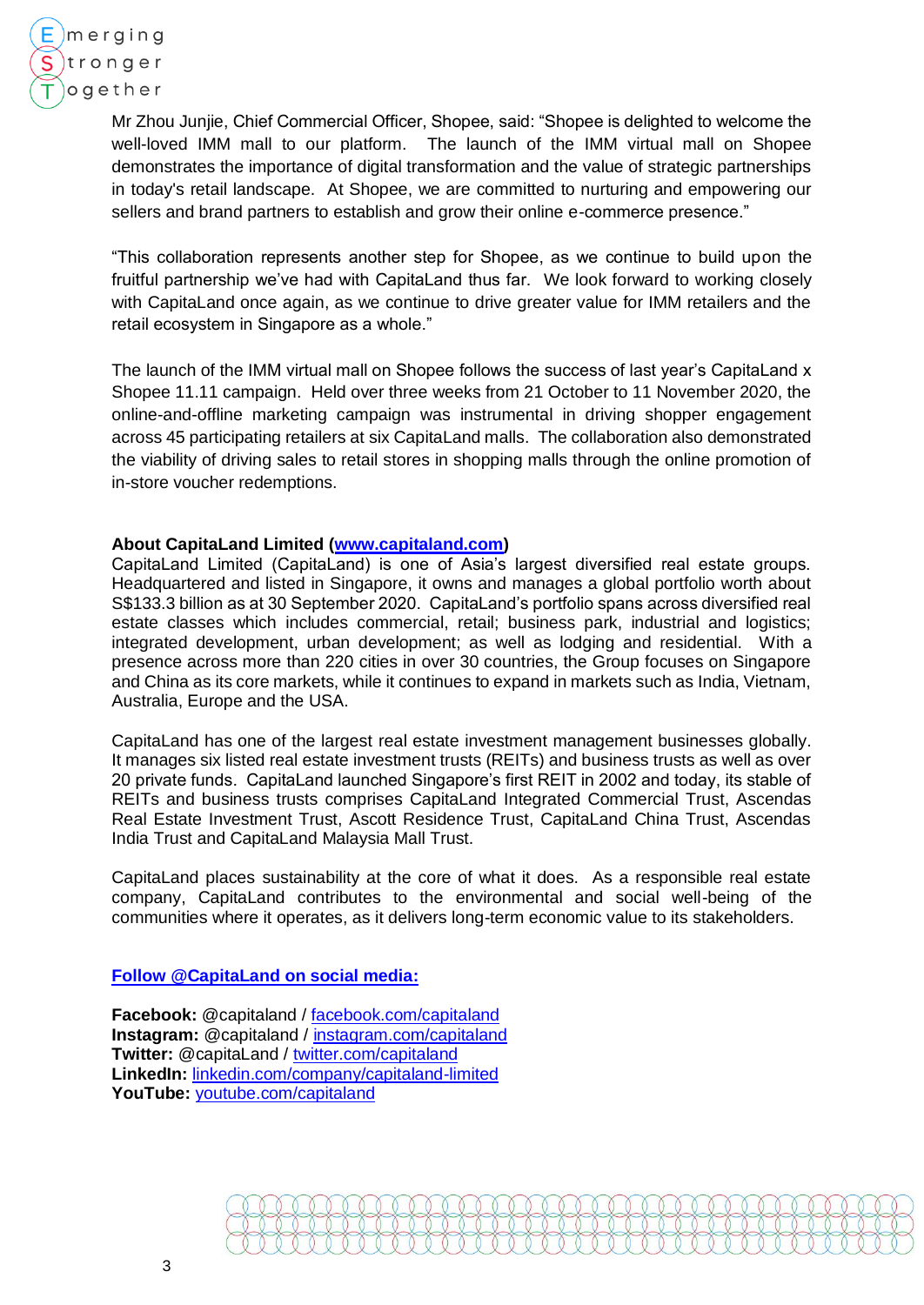

# **About Shopee [\(www.shopee.sg\)](https://shopee.sg/)**

Shopee is the leading e-commerce platform in Southeast Asia and Taiwan. It was launched in 7 markets in 2015 to connect consumers, sellers, and businesses in the region.

Shopee offers an easy, secure, and engaging experience that is enjoyed by millions of people daily. It offers a wide product assortment, supported by integrated payments and logistics, as well as popular entertainment features tailored for each market. Shopee is also a key contributor to the region's digital economy with a firm commitment to helping brands and entrepreneurs succeed in e-commerce.

Shopee is a part of Sea Limited (NYSE:SE), a leading global consumer internet company. In addition to Shopee, Sea's other core businesses include its digital entertainment arm, Garena, and digital financial services arm, SeaMoney. Sea's mission is to better the lives of consumers and small businesses with technology.

# **Jointly issued by: CapitaLand Limited (Co. Regn.: 198900036N) and Shopee**

**CapitaLand** 

Analyst contact Media contact Grace Chen<br>
Head. Investor Relations<br>
VP. Group Con Tel: +65 6713 2883 Tel: +65 6713 1379

VP, Group Communications Email: [grace.chen@capitaland.com](mailto:grace.chen@capitaland.com) Email: [chia.peisiang@capitaland.com](mailto:chia.peisiang@capitaland.com)

Shopee

Cedric Wceke Avinash R Public Relations **Public Relations** Mobile: +65 9653 1723 Mobile: +65 9782 9437 Email: [cedric.wceke@shopee.com](mailto:cedric.wceke@shopee.com) Email: [avinash.r@shopee.com](mailto:avinash.r@shopee.com)